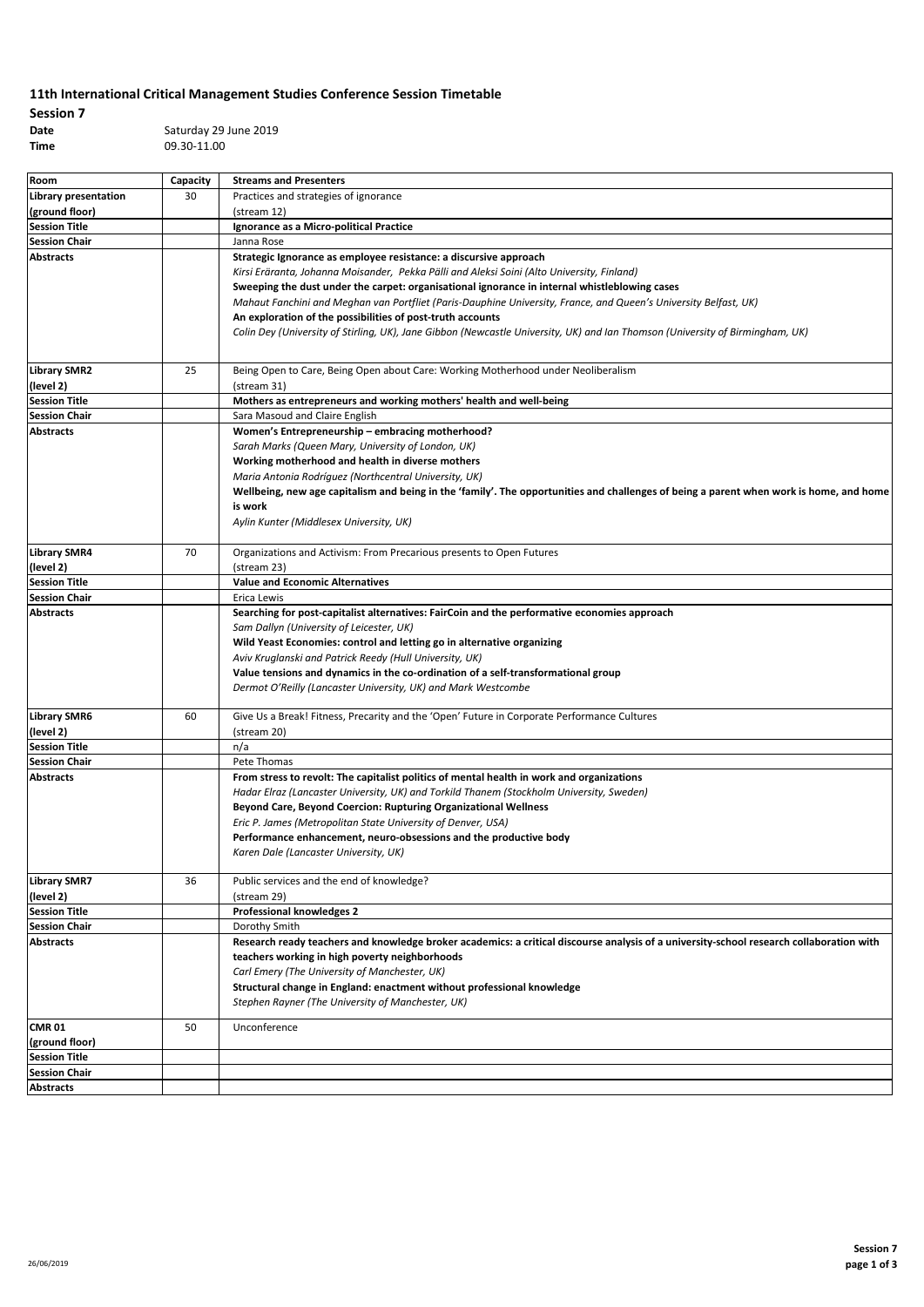## **11th International Critical Management Studies Conference Session Timetable**

**Session 7**

**Date** Saturday 29 June 2019 **Time** 09.30-11.00

| <b>CMR 11</b><br>70<br>Critical accounting studies<br>(level 1)<br>(stream 3)<br><b>Session Title</b><br><b>Emancipatory, and Alternative Accounting</b><br><b>Session Chair</b><br>Jill Atkins<br><b>Abstracts</b><br><b>Alternative Accounts and Stories of Debt</b><br>Alvise Favotto and Sonja Gallhofer (The University of Glasgow, UK)<br>Extinction accounting and environmental impact of Belo Monte hydroelectric power plant in Brazil<br>Wagner Belchior Dias, Jazmin Figari and Fernanda Filgueiras Sauerbronn (Universidade Federal do Rio de Janeiro, Brazil)<br>Financial scandals in developing countries: The Interbolsa case<br>Hugo A. Macías, Angélica Farfán Liévano and Luis Fernando García Caicedo (Pontificia Universidad Javeriana, Colombia)<br>70<br>Critical organizational history<br>(level 1)<br>(stream 9)<br><b>Session Title</b><br><b>Being in Critical Organizational History 3</b><br>Gabrielle Durepos<br>The subject and the individual: Religious histories and a critical-ethical present<br>Edward Wray-Bliss (Macquarie University, Australia)<br>Unpacking the Case: An Enquiry into Case Research<br>Des Williamson (THe University of York, UK)<br>Domination and Control in Narratives of Objective Time<br>Patrick Dawson and Ziyun Fan (Northumbria University, UK)<br>24<br>When Critical Management Scholars Become Managers<br>(level 1)<br>(stream 5)<br><b>Session Title</b><br>Putting Management Practice into Critical Theory (a panel discussion)<br><b>Session Chair</b><br>Carl Rhodes<br><b>Abstracts</b><br>Panel Discussion: Putting Management Practice into Critical Theory<br>Yvonne Benschop (Radboud University Nijmegen, The Netherlands), Alessia Contu (University of Massachusetts, USA), Leanne Cutcher<br>(University of Sidney, Australia) and Carl Rhodes (University of Technology Sydney, Australia)<br>45<br>Critical Entrepreneurship Studies: Destabilizing and Transgressing Mainstream Entrepreneurship<br>(level 1)<br>(stream 15)<br><b>Session Title</b><br><b>Entrepreneurship and lived experiences</b><br><b>Caroline Essers</b><br><b>Abstracts</b><br>Building an enterprise: Using LEGO® to explore lived experiences of entrepreneurs<br>Helen Williams and Katrina Pritchard (Swansea University, UK) and Cara Reed (Cardiff University, UK)<br>"Going through the Process". Entrepreneurship Education as Transformative Ritual<br>Signe Hedeboe Frederiksen (Aarhus University, Denmark)<br>Social entrepreneurship as "otherness"?!<br>Andrea Toarniczky, Julianna Kiss and Henriett Primecz (Corvinus University of Budapest, Hungary)<br>34<br>Wilson D Hornbeam (level<br>Problematising the Recolonization of Decolonial Scholar-Activism: Whiteness, Neoliberalization and the Threat of Co-optation within the New<br>Spirit of Liberal Openness (stream 17)<br>1)<br>Decolonizing interventions on/from the margins<br><b>Session Chair</b><br>Alex Faria<br>Walking with Brown People: Remembering Ibarra Colado - Performance 1: "Structure of the white gaze"<br><b>Abstracts</b><br>Jenny K Rodríguez (The University of Manchester, UK), Sadhvi Dar (Queen Mary University of London, UK), Angela Martínez Dy (Loughborough<br>University London, UK) and the Decolonizing Alliance<br>Walking with Brown People: Remembering Ibarra Colado - Performance 2: "Unsettling the white gaze / authority"<br>Sadhvi Dar (Queen Mary University of London, UK), Jenny K Rodríguez (The University of Manchester, UK), Angela Martínez Dy (Loughborough<br>University London, UK) and the Decolonizing Alliance<br>Walking with Brown People: Remembering Ibarra Colado - Performance 3: "Communicational dynamics: Speaking to white people about<br>whiteness"<br>Angela Martínez Dy (Loughborough University London, UK), Sadhvi Dar (Queen Mary University of London, UK), Jenny K Rodríguez (The<br>University of Manchester, UK) and the Decolonizing Alliance<br>24<br>Doctoral Students and Early Career Researchers stream<br>(level 1)<br>(stream 27)<br><b>Experiences within the Third Sector (1)</b><br>Carlos Azevedo<br>Civil Society Organisations and Food Poverty in the UK: A Case Study from the London Borough of Islington<br>Jayne Cottee (The University of Essex, UK)<br>Organizing solidarity for homeless: spatial, material and embodied practices of Non-Profit Organizations<br>Lucie Cortambert (Université Paris Dauphine) | Room                  | Capacity | <b>Streams and Presenters</b> |
|-------------------------------------------------------------------------------------------------------------------------------------------------------------------------------------------------------------------------------------------------------------------------------------------------------------------------------------------------------------------------------------------------------------------------------------------------------------------------------------------------------------------------------------------------------------------------------------------------------------------------------------------------------------------------------------------------------------------------------------------------------------------------------------------------------------------------------------------------------------------------------------------------------------------------------------------------------------------------------------------------------------------------------------------------------------------------------------------------------------------------------------------------------------------------------------------------------------------------------------------------------------------------------------------------------------------------------------------------------------------------------------------------------------------------------------------------------------------------------------------------------------------------------------------------------------------------------------------------------------------------------------------------------------------------------------------------------------------------------------------------------------------------------------------------------------------------------------------------------------------------------------------------------------------------------------------------------------------------------------------------------------------------------------------------------------------------------------------------------------------------------------------------------------------------------------------------------------------------------------------------------------------------------------------------------------------------------------------------------------------------------------------------------------------------------------------------------------------------------------------------------------------------------------------------------------------------------------------------------------------------------------------------------------------------------------------------------------------------------------------------------------------------------------------------------------------------------------------------------------------------------------------------------------------------------------------------------------------------------------------------------------------------------------------------------------------------------------------------------------------------------------------------------------------------------------------------------------------------------------------------------------------------------------------------------------------------------------------------------------------------------------------------------------------------------------------------------------------------------------------------------------------------------------------------------------------------------------------------------------------------------------------------------------------------------------------------------------------------------------------------------------------------------------------------------------------------------------------------------------------------------------------------------------------------------------------------------------------------------------------------------------------------------------------------------------------------------------------------------------------------------------------------------------------------------------------------------------------------------------------------------------------------------------------------------------------------------------------------------------------------------------------------------------------------------------------------------------------|-----------------------|----------|-------------------------------|
|                                                                                                                                                                                                                                                                                                                                                                                                                                                                                                                                                                                                                                                                                                                                                                                                                                                                                                                                                                                                                                                                                                                                                                                                                                                                                                                                                                                                                                                                                                                                                                                                                                                                                                                                                                                                                                                                                                                                                                                                                                                                                                                                                                                                                                                                                                                                                                                                                                                                                                                                                                                                                                                                                                                                                                                                                                                                                                                                                                                                                                                                                                                                                                                                                                                                                                                                                                                                                                                                                                                                                                                                                                                                                                                                                                                                                                                                                                                                                                                                                                                                                                                                                                                                                                                                                                                                                                                                                                                                   |                       |          |                               |
|                                                                                                                                                                                                                                                                                                                                                                                                                                                                                                                                                                                                                                                                                                                                                                                                                                                                                                                                                                                                                                                                                                                                                                                                                                                                                                                                                                                                                                                                                                                                                                                                                                                                                                                                                                                                                                                                                                                                                                                                                                                                                                                                                                                                                                                                                                                                                                                                                                                                                                                                                                                                                                                                                                                                                                                                                                                                                                                                                                                                                                                                                                                                                                                                                                                                                                                                                                                                                                                                                                                                                                                                                                                                                                                                                                                                                                                                                                                                                                                                                                                                                                                                                                                                                                                                                                                                                                                                                                                                   |                       |          |                               |
|                                                                                                                                                                                                                                                                                                                                                                                                                                                                                                                                                                                                                                                                                                                                                                                                                                                                                                                                                                                                                                                                                                                                                                                                                                                                                                                                                                                                                                                                                                                                                                                                                                                                                                                                                                                                                                                                                                                                                                                                                                                                                                                                                                                                                                                                                                                                                                                                                                                                                                                                                                                                                                                                                                                                                                                                                                                                                                                                                                                                                                                                                                                                                                                                                                                                                                                                                                                                                                                                                                                                                                                                                                                                                                                                                                                                                                                                                                                                                                                                                                                                                                                                                                                                                                                                                                                                                                                                                                                                   |                       |          |                               |
|                                                                                                                                                                                                                                                                                                                                                                                                                                                                                                                                                                                                                                                                                                                                                                                                                                                                                                                                                                                                                                                                                                                                                                                                                                                                                                                                                                                                                                                                                                                                                                                                                                                                                                                                                                                                                                                                                                                                                                                                                                                                                                                                                                                                                                                                                                                                                                                                                                                                                                                                                                                                                                                                                                                                                                                                                                                                                                                                                                                                                                                                                                                                                                                                                                                                                                                                                                                                                                                                                                                                                                                                                                                                                                                                                                                                                                                                                                                                                                                                                                                                                                                                                                                                                                                                                                                                                                                                                                                                   |                       |          |                               |
|                                                                                                                                                                                                                                                                                                                                                                                                                                                                                                                                                                                                                                                                                                                                                                                                                                                                                                                                                                                                                                                                                                                                                                                                                                                                                                                                                                                                                                                                                                                                                                                                                                                                                                                                                                                                                                                                                                                                                                                                                                                                                                                                                                                                                                                                                                                                                                                                                                                                                                                                                                                                                                                                                                                                                                                                                                                                                                                                                                                                                                                                                                                                                                                                                                                                                                                                                                                                                                                                                                                                                                                                                                                                                                                                                                                                                                                                                                                                                                                                                                                                                                                                                                                                                                                                                                                                                                                                                                                                   |                       |          |                               |
|                                                                                                                                                                                                                                                                                                                                                                                                                                                                                                                                                                                                                                                                                                                                                                                                                                                                                                                                                                                                                                                                                                                                                                                                                                                                                                                                                                                                                                                                                                                                                                                                                                                                                                                                                                                                                                                                                                                                                                                                                                                                                                                                                                                                                                                                                                                                                                                                                                                                                                                                                                                                                                                                                                                                                                                                                                                                                                                                                                                                                                                                                                                                                                                                                                                                                                                                                                                                                                                                                                                                                                                                                                                                                                                                                                                                                                                                                                                                                                                                                                                                                                                                                                                                                                                                                                                                                                                                                                                                   |                       |          |                               |
|                                                                                                                                                                                                                                                                                                                                                                                                                                                                                                                                                                                                                                                                                                                                                                                                                                                                                                                                                                                                                                                                                                                                                                                                                                                                                                                                                                                                                                                                                                                                                                                                                                                                                                                                                                                                                                                                                                                                                                                                                                                                                                                                                                                                                                                                                                                                                                                                                                                                                                                                                                                                                                                                                                                                                                                                                                                                                                                                                                                                                                                                                                                                                                                                                                                                                                                                                                                                                                                                                                                                                                                                                                                                                                                                                                                                                                                                                                                                                                                                                                                                                                                                                                                                                                                                                                                                                                                                                                                                   |                       |          |                               |
|                                                                                                                                                                                                                                                                                                                                                                                                                                                                                                                                                                                                                                                                                                                                                                                                                                                                                                                                                                                                                                                                                                                                                                                                                                                                                                                                                                                                                                                                                                                                                                                                                                                                                                                                                                                                                                                                                                                                                                                                                                                                                                                                                                                                                                                                                                                                                                                                                                                                                                                                                                                                                                                                                                                                                                                                                                                                                                                                                                                                                                                                                                                                                                                                                                                                                                                                                                                                                                                                                                                                                                                                                                                                                                                                                                                                                                                                                                                                                                                                                                                                                                                                                                                                                                                                                                                                                                                                                                                                   |                       |          |                               |
|                                                                                                                                                                                                                                                                                                                                                                                                                                                                                                                                                                                                                                                                                                                                                                                                                                                                                                                                                                                                                                                                                                                                                                                                                                                                                                                                                                                                                                                                                                                                                                                                                                                                                                                                                                                                                                                                                                                                                                                                                                                                                                                                                                                                                                                                                                                                                                                                                                                                                                                                                                                                                                                                                                                                                                                                                                                                                                                                                                                                                                                                                                                                                                                                                                                                                                                                                                                                                                                                                                                                                                                                                                                                                                                                                                                                                                                                                                                                                                                                                                                                                                                                                                                                                                                                                                                                                                                                                                                                   |                       |          |                               |
|                                                                                                                                                                                                                                                                                                                                                                                                                                                                                                                                                                                                                                                                                                                                                                                                                                                                                                                                                                                                                                                                                                                                                                                                                                                                                                                                                                                                                                                                                                                                                                                                                                                                                                                                                                                                                                                                                                                                                                                                                                                                                                                                                                                                                                                                                                                                                                                                                                                                                                                                                                                                                                                                                                                                                                                                                                                                                                                                                                                                                                                                                                                                                                                                                                                                                                                                                                                                                                                                                                                                                                                                                                                                                                                                                                                                                                                                                                                                                                                                                                                                                                                                                                                                                                                                                                                                                                                                                                                                   |                       |          |                               |
|                                                                                                                                                                                                                                                                                                                                                                                                                                                                                                                                                                                                                                                                                                                                                                                                                                                                                                                                                                                                                                                                                                                                                                                                                                                                                                                                                                                                                                                                                                                                                                                                                                                                                                                                                                                                                                                                                                                                                                                                                                                                                                                                                                                                                                                                                                                                                                                                                                                                                                                                                                                                                                                                                                                                                                                                                                                                                                                                                                                                                                                                                                                                                                                                                                                                                                                                                                                                                                                                                                                                                                                                                                                                                                                                                                                                                                                                                                                                                                                                                                                                                                                                                                                                                                                                                                                                                                                                                                                                   |                       |          |                               |
|                                                                                                                                                                                                                                                                                                                                                                                                                                                                                                                                                                                                                                                                                                                                                                                                                                                                                                                                                                                                                                                                                                                                                                                                                                                                                                                                                                                                                                                                                                                                                                                                                                                                                                                                                                                                                                                                                                                                                                                                                                                                                                                                                                                                                                                                                                                                                                                                                                                                                                                                                                                                                                                                                                                                                                                                                                                                                                                                                                                                                                                                                                                                                                                                                                                                                                                                                                                                                                                                                                                                                                                                                                                                                                                                                                                                                                                                                                                                                                                                                                                                                                                                                                                                                                                                                                                                                                                                                                                                   | <b>CMR 15</b>         |          |                               |
|                                                                                                                                                                                                                                                                                                                                                                                                                                                                                                                                                                                                                                                                                                                                                                                                                                                                                                                                                                                                                                                                                                                                                                                                                                                                                                                                                                                                                                                                                                                                                                                                                                                                                                                                                                                                                                                                                                                                                                                                                                                                                                                                                                                                                                                                                                                                                                                                                                                                                                                                                                                                                                                                                                                                                                                                                                                                                                                                                                                                                                                                                                                                                                                                                                                                                                                                                                                                                                                                                                                                                                                                                                                                                                                                                                                                                                                                                                                                                                                                                                                                                                                                                                                                                                                                                                                                                                                                                                                                   |                       |          |                               |
|                                                                                                                                                                                                                                                                                                                                                                                                                                                                                                                                                                                                                                                                                                                                                                                                                                                                                                                                                                                                                                                                                                                                                                                                                                                                                                                                                                                                                                                                                                                                                                                                                                                                                                                                                                                                                                                                                                                                                                                                                                                                                                                                                                                                                                                                                                                                                                                                                                                                                                                                                                                                                                                                                                                                                                                                                                                                                                                                                                                                                                                                                                                                                                                                                                                                                                                                                                                                                                                                                                                                                                                                                                                                                                                                                                                                                                                                                                                                                                                                                                                                                                                                                                                                                                                                                                                                                                                                                                                                   |                       |          |                               |
|                                                                                                                                                                                                                                                                                                                                                                                                                                                                                                                                                                                                                                                                                                                                                                                                                                                                                                                                                                                                                                                                                                                                                                                                                                                                                                                                                                                                                                                                                                                                                                                                                                                                                                                                                                                                                                                                                                                                                                                                                                                                                                                                                                                                                                                                                                                                                                                                                                                                                                                                                                                                                                                                                                                                                                                                                                                                                                                                                                                                                                                                                                                                                                                                                                                                                                                                                                                                                                                                                                                                                                                                                                                                                                                                                                                                                                                                                                                                                                                                                                                                                                                                                                                                                                                                                                                                                                                                                                                                   | <b>Session Chair</b>  |          |                               |
|                                                                                                                                                                                                                                                                                                                                                                                                                                                                                                                                                                                                                                                                                                                                                                                                                                                                                                                                                                                                                                                                                                                                                                                                                                                                                                                                                                                                                                                                                                                                                                                                                                                                                                                                                                                                                                                                                                                                                                                                                                                                                                                                                                                                                                                                                                                                                                                                                                                                                                                                                                                                                                                                                                                                                                                                                                                                                                                                                                                                                                                                                                                                                                                                                                                                                                                                                                                                                                                                                                                                                                                                                                                                                                                                                                                                                                                                                                                                                                                                                                                                                                                                                                                                                                                                                                                                                                                                                                                                   | <b>Abstracts</b>      |          |                               |
|                                                                                                                                                                                                                                                                                                                                                                                                                                                                                                                                                                                                                                                                                                                                                                                                                                                                                                                                                                                                                                                                                                                                                                                                                                                                                                                                                                                                                                                                                                                                                                                                                                                                                                                                                                                                                                                                                                                                                                                                                                                                                                                                                                                                                                                                                                                                                                                                                                                                                                                                                                                                                                                                                                                                                                                                                                                                                                                                                                                                                                                                                                                                                                                                                                                                                                                                                                                                                                                                                                                                                                                                                                                                                                                                                                                                                                                                                                                                                                                                                                                                                                                                                                                                                                                                                                                                                                                                                                                                   |                       |          |                               |
|                                                                                                                                                                                                                                                                                                                                                                                                                                                                                                                                                                                                                                                                                                                                                                                                                                                                                                                                                                                                                                                                                                                                                                                                                                                                                                                                                                                                                                                                                                                                                                                                                                                                                                                                                                                                                                                                                                                                                                                                                                                                                                                                                                                                                                                                                                                                                                                                                                                                                                                                                                                                                                                                                                                                                                                                                                                                                                                                                                                                                                                                                                                                                                                                                                                                                                                                                                                                                                                                                                                                                                                                                                                                                                                                                                                                                                                                                                                                                                                                                                                                                                                                                                                                                                                                                                                                                                                                                                                                   |                       |          |                               |
|                                                                                                                                                                                                                                                                                                                                                                                                                                                                                                                                                                                                                                                                                                                                                                                                                                                                                                                                                                                                                                                                                                                                                                                                                                                                                                                                                                                                                                                                                                                                                                                                                                                                                                                                                                                                                                                                                                                                                                                                                                                                                                                                                                                                                                                                                                                                                                                                                                                                                                                                                                                                                                                                                                                                                                                                                                                                                                                                                                                                                                                                                                                                                                                                                                                                                                                                                                                                                                                                                                                                                                                                                                                                                                                                                                                                                                                                                                                                                                                                                                                                                                                                                                                                                                                                                                                                                                                                                                                                   |                       |          |                               |
|                                                                                                                                                                                                                                                                                                                                                                                                                                                                                                                                                                                                                                                                                                                                                                                                                                                                                                                                                                                                                                                                                                                                                                                                                                                                                                                                                                                                                                                                                                                                                                                                                                                                                                                                                                                                                                                                                                                                                                                                                                                                                                                                                                                                                                                                                                                                                                                                                                                                                                                                                                                                                                                                                                                                                                                                                                                                                                                                                                                                                                                                                                                                                                                                                                                                                                                                                                                                                                                                                                                                                                                                                                                                                                                                                                                                                                                                                                                                                                                                                                                                                                                                                                                                                                                                                                                                                                                                                                                                   |                       |          |                               |
|                                                                                                                                                                                                                                                                                                                                                                                                                                                                                                                                                                                                                                                                                                                                                                                                                                                                                                                                                                                                                                                                                                                                                                                                                                                                                                                                                                                                                                                                                                                                                                                                                                                                                                                                                                                                                                                                                                                                                                                                                                                                                                                                                                                                                                                                                                                                                                                                                                                                                                                                                                                                                                                                                                                                                                                                                                                                                                                                                                                                                                                                                                                                                                                                                                                                                                                                                                                                                                                                                                                                                                                                                                                                                                                                                                                                                                                                                                                                                                                                                                                                                                                                                                                                                                                                                                                                                                                                                                                                   |                       |          |                               |
|                                                                                                                                                                                                                                                                                                                                                                                                                                                                                                                                                                                                                                                                                                                                                                                                                                                                                                                                                                                                                                                                                                                                                                                                                                                                                                                                                                                                                                                                                                                                                                                                                                                                                                                                                                                                                                                                                                                                                                                                                                                                                                                                                                                                                                                                                                                                                                                                                                                                                                                                                                                                                                                                                                                                                                                                                                                                                                                                                                                                                                                                                                                                                                                                                                                                                                                                                                                                                                                                                                                                                                                                                                                                                                                                                                                                                                                                                                                                                                                                                                                                                                                                                                                                                                                                                                                                                                                                                                                                   |                       |          |                               |
|                                                                                                                                                                                                                                                                                                                                                                                                                                                                                                                                                                                                                                                                                                                                                                                                                                                                                                                                                                                                                                                                                                                                                                                                                                                                                                                                                                                                                                                                                                                                                                                                                                                                                                                                                                                                                                                                                                                                                                                                                                                                                                                                                                                                                                                                                                                                                                                                                                                                                                                                                                                                                                                                                                                                                                                                                                                                                                                                                                                                                                                                                                                                                                                                                                                                                                                                                                                                                                                                                                                                                                                                                                                                                                                                                                                                                                                                                                                                                                                                                                                                                                                                                                                                                                                                                                                                                                                                                                                                   | <b>Wilson D Hazel</b> |          |                               |
|                                                                                                                                                                                                                                                                                                                                                                                                                                                                                                                                                                                                                                                                                                                                                                                                                                                                                                                                                                                                                                                                                                                                                                                                                                                                                                                                                                                                                                                                                                                                                                                                                                                                                                                                                                                                                                                                                                                                                                                                                                                                                                                                                                                                                                                                                                                                                                                                                                                                                                                                                                                                                                                                                                                                                                                                                                                                                                                                                                                                                                                                                                                                                                                                                                                                                                                                                                                                                                                                                                                                                                                                                                                                                                                                                                                                                                                                                                                                                                                                                                                                                                                                                                                                                                                                                                                                                                                                                                                                   |                       |          |                               |
|                                                                                                                                                                                                                                                                                                                                                                                                                                                                                                                                                                                                                                                                                                                                                                                                                                                                                                                                                                                                                                                                                                                                                                                                                                                                                                                                                                                                                                                                                                                                                                                                                                                                                                                                                                                                                                                                                                                                                                                                                                                                                                                                                                                                                                                                                                                                                                                                                                                                                                                                                                                                                                                                                                                                                                                                                                                                                                                                                                                                                                                                                                                                                                                                                                                                                                                                                                                                                                                                                                                                                                                                                                                                                                                                                                                                                                                                                                                                                                                                                                                                                                                                                                                                                                                                                                                                                                                                                                                                   |                       |          |                               |
|                                                                                                                                                                                                                                                                                                                                                                                                                                                                                                                                                                                                                                                                                                                                                                                                                                                                                                                                                                                                                                                                                                                                                                                                                                                                                                                                                                                                                                                                                                                                                                                                                                                                                                                                                                                                                                                                                                                                                                                                                                                                                                                                                                                                                                                                                                                                                                                                                                                                                                                                                                                                                                                                                                                                                                                                                                                                                                                                                                                                                                                                                                                                                                                                                                                                                                                                                                                                                                                                                                                                                                                                                                                                                                                                                                                                                                                                                                                                                                                                                                                                                                                                                                                                                                                                                                                                                                                                                                                                   |                       |          |                               |
|                                                                                                                                                                                                                                                                                                                                                                                                                                                                                                                                                                                                                                                                                                                                                                                                                                                                                                                                                                                                                                                                                                                                                                                                                                                                                                                                                                                                                                                                                                                                                                                                                                                                                                                                                                                                                                                                                                                                                                                                                                                                                                                                                                                                                                                                                                                                                                                                                                                                                                                                                                                                                                                                                                                                                                                                                                                                                                                                                                                                                                                                                                                                                                                                                                                                                                                                                                                                                                                                                                                                                                                                                                                                                                                                                                                                                                                                                                                                                                                                                                                                                                                                                                                                                                                                                                                                                                                                                                                                   |                       |          |                               |
|                                                                                                                                                                                                                                                                                                                                                                                                                                                                                                                                                                                                                                                                                                                                                                                                                                                                                                                                                                                                                                                                                                                                                                                                                                                                                                                                                                                                                                                                                                                                                                                                                                                                                                                                                                                                                                                                                                                                                                                                                                                                                                                                                                                                                                                                                                                                                                                                                                                                                                                                                                                                                                                                                                                                                                                                                                                                                                                                                                                                                                                                                                                                                                                                                                                                                                                                                                                                                                                                                                                                                                                                                                                                                                                                                                                                                                                                                                                                                                                                                                                                                                                                                                                                                                                                                                                                                                                                                                                                   |                       |          |                               |
|                                                                                                                                                                                                                                                                                                                                                                                                                                                                                                                                                                                                                                                                                                                                                                                                                                                                                                                                                                                                                                                                                                                                                                                                                                                                                                                                                                                                                                                                                                                                                                                                                                                                                                                                                                                                                                                                                                                                                                                                                                                                                                                                                                                                                                                                                                                                                                                                                                                                                                                                                                                                                                                                                                                                                                                                                                                                                                                                                                                                                                                                                                                                                                                                                                                                                                                                                                                                                                                                                                                                                                                                                                                                                                                                                                                                                                                                                                                                                                                                                                                                                                                                                                                                                                                                                                                                                                                                                                                                   |                       |          |                               |
|                                                                                                                                                                                                                                                                                                                                                                                                                                                                                                                                                                                                                                                                                                                                                                                                                                                                                                                                                                                                                                                                                                                                                                                                                                                                                                                                                                                                                                                                                                                                                                                                                                                                                                                                                                                                                                                                                                                                                                                                                                                                                                                                                                                                                                                                                                                                                                                                                                                                                                                                                                                                                                                                                                                                                                                                                                                                                                                                                                                                                                                                                                                                                                                                                                                                                                                                                                                                                                                                                                                                                                                                                                                                                                                                                                                                                                                                                                                                                                                                                                                                                                                                                                                                                                                                                                                                                                                                                                                                   |                       |          |                               |
|                                                                                                                                                                                                                                                                                                                                                                                                                                                                                                                                                                                                                                                                                                                                                                                                                                                                                                                                                                                                                                                                                                                                                                                                                                                                                                                                                                                                                                                                                                                                                                                                                                                                                                                                                                                                                                                                                                                                                                                                                                                                                                                                                                                                                                                                                                                                                                                                                                                                                                                                                                                                                                                                                                                                                                                                                                                                                                                                                                                                                                                                                                                                                                                                                                                                                                                                                                                                                                                                                                                                                                                                                                                                                                                                                                                                                                                                                                                                                                                                                                                                                                                                                                                                                                                                                                                                                                                                                                                                   | <b>Wilson D Holly</b> |          |                               |
|                                                                                                                                                                                                                                                                                                                                                                                                                                                                                                                                                                                                                                                                                                                                                                                                                                                                                                                                                                                                                                                                                                                                                                                                                                                                                                                                                                                                                                                                                                                                                                                                                                                                                                                                                                                                                                                                                                                                                                                                                                                                                                                                                                                                                                                                                                                                                                                                                                                                                                                                                                                                                                                                                                                                                                                                                                                                                                                                                                                                                                                                                                                                                                                                                                                                                                                                                                                                                                                                                                                                                                                                                                                                                                                                                                                                                                                                                                                                                                                                                                                                                                                                                                                                                                                                                                                                                                                                                                                                   |                       |          |                               |
|                                                                                                                                                                                                                                                                                                                                                                                                                                                                                                                                                                                                                                                                                                                                                                                                                                                                                                                                                                                                                                                                                                                                                                                                                                                                                                                                                                                                                                                                                                                                                                                                                                                                                                                                                                                                                                                                                                                                                                                                                                                                                                                                                                                                                                                                                                                                                                                                                                                                                                                                                                                                                                                                                                                                                                                                                                                                                                                                                                                                                                                                                                                                                                                                                                                                                                                                                                                                                                                                                                                                                                                                                                                                                                                                                                                                                                                                                                                                                                                                                                                                                                                                                                                                                                                                                                                                                                                                                                                                   |                       |          |                               |
|                                                                                                                                                                                                                                                                                                                                                                                                                                                                                                                                                                                                                                                                                                                                                                                                                                                                                                                                                                                                                                                                                                                                                                                                                                                                                                                                                                                                                                                                                                                                                                                                                                                                                                                                                                                                                                                                                                                                                                                                                                                                                                                                                                                                                                                                                                                                                                                                                                                                                                                                                                                                                                                                                                                                                                                                                                                                                                                                                                                                                                                                                                                                                                                                                                                                                                                                                                                                                                                                                                                                                                                                                                                                                                                                                                                                                                                                                                                                                                                                                                                                                                                                                                                                                                                                                                                                                                                                                                                                   | <b>Session Chair</b>  |          |                               |
|                                                                                                                                                                                                                                                                                                                                                                                                                                                                                                                                                                                                                                                                                                                                                                                                                                                                                                                                                                                                                                                                                                                                                                                                                                                                                                                                                                                                                                                                                                                                                                                                                                                                                                                                                                                                                                                                                                                                                                                                                                                                                                                                                                                                                                                                                                                                                                                                                                                                                                                                                                                                                                                                                                                                                                                                                                                                                                                                                                                                                                                                                                                                                                                                                                                                                                                                                                                                                                                                                                                                                                                                                                                                                                                                                                                                                                                                                                                                                                                                                                                                                                                                                                                                                                                                                                                                                                                                                                                                   |                       |          |                               |
|                                                                                                                                                                                                                                                                                                                                                                                                                                                                                                                                                                                                                                                                                                                                                                                                                                                                                                                                                                                                                                                                                                                                                                                                                                                                                                                                                                                                                                                                                                                                                                                                                                                                                                                                                                                                                                                                                                                                                                                                                                                                                                                                                                                                                                                                                                                                                                                                                                                                                                                                                                                                                                                                                                                                                                                                                                                                                                                                                                                                                                                                                                                                                                                                                                                                                                                                                                                                                                                                                                                                                                                                                                                                                                                                                                                                                                                                                                                                                                                                                                                                                                                                                                                                                                                                                                                                                                                                                                                                   |                       |          |                               |
|                                                                                                                                                                                                                                                                                                                                                                                                                                                                                                                                                                                                                                                                                                                                                                                                                                                                                                                                                                                                                                                                                                                                                                                                                                                                                                                                                                                                                                                                                                                                                                                                                                                                                                                                                                                                                                                                                                                                                                                                                                                                                                                                                                                                                                                                                                                                                                                                                                                                                                                                                                                                                                                                                                                                                                                                                                                                                                                                                                                                                                                                                                                                                                                                                                                                                                                                                                                                                                                                                                                                                                                                                                                                                                                                                                                                                                                                                                                                                                                                                                                                                                                                                                                                                                                                                                                                                                                                                                                                   |                       |          |                               |
|                                                                                                                                                                                                                                                                                                                                                                                                                                                                                                                                                                                                                                                                                                                                                                                                                                                                                                                                                                                                                                                                                                                                                                                                                                                                                                                                                                                                                                                                                                                                                                                                                                                                                                                                                                                                                                                                                                                                                                                                                                                                                                                                                                                                                                                                                                                                                                                                                                                                                                                                                                                                                                                                                                                                                                                                                                                                                                                                                                                                                                                                                                                                                                                                                                                                                                                                                                                                                                                                                                                                                                                                                                                                                                                                                                                                                                                                                                                                                                                                                                                                                                                                                                                                                                                                                                                                                                                                                                                                   |                       |          |                               |
|                                                                                                                                                                                                                                                                                                                                                                                                                                                                                                                                                                                                                                                                                                                                                                                                                                                                                                                                                                                                                                                                                                                                                                                                                                                                                                                                                                                                                                                                                                                                                                                                                                                                                                                                                                                                                                                                                                                                                                                                                                                                                                                                                                                                                                                                                                                                                                                                                                                                                                                                                                                                                                                                                                                                                                                                                                                                                                                                                                                                                                                                                                                                                                                                                                                                                                                                                                                                                                                                                                                                                                                                                                                                                                                                                                                                                                                                                                                                                                                                                                                                                                                                                                                                                                                                                                                                                                                                                                                                   |                       |          |                               |
|                                                                                                                                                                                                                                                                                                                                                                                                                                                                                                                                                                                                                                                                                                                                                                                                                                                                                                                                                                                                                                                                                                                                                                                                                                                                                                                                                                                                                                                                                                                                                                                                                                                                                                                                                                                                                                                                                                                                                                                                                                                                                                                                                                                                                                                                                                                                                                                                                                                                                                                                                                                                                                                                                                                                                                                                                                                                                                                                                                                                                                                                                                                                                                                                                                                                                                                                                                                                                                                                                                                                                                                                                                                                                                                                                                                                                                                                                                                                                                                                                                                                                                                                                                                                                                                                                                                                                                                                                                                                   |                       |          |                               |
|                                                                                                                                                                                                                                                                                                                                                                                                                                                                                                                                                                                                                                                                                                                                                                                                                                                                                                                                                                                                                                                                                                                                                                                                                                                                                                                                                                                                                                                                                                                                                                                                                                                                                                                                                                                                                                                                                                                                                                                                                                                                                                                                                                                                                                                                                                                                                                                                                                                                                                                                                                                                                                                                                                                                                                                                                                                                                                                                                                                                                                                                                                                                                                                                                                                                                                                                                                                                                                                                                                                                                                                                                                                                                                                                                                                                                                                                                                                                                                                                                                                                                                                                                                                                                                                                                                                                                                                                                                                                   |                       |          |                               |
|                                                                                                                                                                                                                                                                                                                                                                                                                                                                                                                                                                                                                                                                                                                                                                                                                                                                                                                                                                                                                                                                                                                                                                                                                                                                                                                                                                                                                                                                                                                                                                                                                                                                                                                                                                                                                                                                                                                                                                                                                                                                                                                                                                                                                                                                                                                                                                                                                                                                                                                                                                                                                                                                                                                                                                                                                                                                                                                                                                                                                                                                                                                                                                                                                                                                                                                                                                                                                                                                                                                                                                                                                                                                                                                                                                                                                                                                                                                                                                                                                                                                                                                                                                                                                                                                                                                                                                                                                                                                   |                       |          |                               |
|                                                                                                                                                                                                                                                                                                                                                                                                                                                                                                                                                                                                                                                                                                                                                                                                                                                                                                                                                                                                                                                                                                                                                                                                                                                                                                                                                                                                                                                                                                                                                                                                                                                                                                                                                                                                                                                                                                                                                                                                                                                                                                                                                                                                                                                                                                                                                                                                                                                                                                                                                                                                                                                                                                                                                                                                                                                                                                                                                                                                                                                                                                                                                                                                                                                                                                                                                                                                                                                                                                                                                                                                                                                                                                                                                                                                                                                                                                                                                                                                                                                                                                                                                                                                                                                                                                                                                                                                                                                                   |                       |          |                               |
|                                                                                                                                                                                                                                                                                                                                                                                                                                                                                                                                                                                                                                                                                                                                                                                                                                                                                                                                                                                                                                                                                                                                                                                                                                                                                                                                                                                                                                                                                                                                                                                                                                                                                                                                                                                                                                                                                                                                                                                                                                                                                                                                                                                                                                                                                                                                                                                                                                                                                                                                                                                                                                                                                                                                                                                                                                                                                                                                                                                                                                                                                                                                                                                                                                                                                                                                                                                                                                                                                                                                                                                                                                                                                                                                                                                                                                                                                                                                                                                                                                                                                                                                                                                                                                                                                                                                                                                                                                                                   | <b>Session Title</b>  |          |                               |
|                                                                                                                                                                                                                                                                                                                                                                                                                                                                                                                                                                                                                                                                                                                                                                                                                                                                                                                                                                                                                                                                                                                                                                                                                                                                                                                                                                                                                                                                                                                                                                                                                                                                                                                                                                                                                                                                                                                                                                                                                                                                                                                                                                                                                                                                                                                                                                                                                                                                                                                                                                                                                                                                                                                                                                                                                                                                                                                                                                                                                                                                                                                                                                                                                                                                                                                                                                                                                                                                                                                                                                                                                                                                                                                                                                                                                                                                                                                                                                                                                                                                                                                                                                                                                                                                                                                                                                                                                                                                   |                       |          |                               |
|                                                                                                                                                                                                                                                                                                                                                                                                                                                                                                                                                                                                                                                                                                                                                                                                                                                                                                                                                                                                                                                                                                                                                                                                                                                                                                                                                                                                                                                                                                                                                                                                                                                                                                                                                                                                                                                                                                                                                                                                                                                                                                                                                                                                                                                                                                                                                                                                                                                                                                                                                                                                                                                                                                                                                                                                                                                                                                                                                                                                                                                                                                                                                                                                                                                                                                                                                                                                                                                                                                                                                                                                                                                                                                                                                                                                                                                                                                                                                                                                                                                                                                                                                                                                                                                                                                                                                                                                                                                                   |                       |          |                               |
|                                                                                                                                                                                                                                                                                                                                                                                                                                                                                                                                                                                                                                                                                                                                                                                                                                                                                                                                                                                                                                                                                                                                                                                                                                                                                                                                                                                                                                                                                                                                                                                                                                                                                                                                                                                                                                                                                                                                                                                                                                                                                                                                                                                                                                                                                                                                                                                                                                                                                                                                                                                                                                                                                                                                                                                                                                                                                                                                                                                                                                                                                                                                                                                                                                                                                                                                                                                                                                                                                                                                                                                                                                                                                                                                                                                                                                                                                                                                                                                                                                                                                                                                                                                                                                                                                                                                                                                                                                                                   |                       |          |                               |
|                                                                                                                                                                                                                                                                                                                                                                                                                                                                                                                                                                                                                                                                                                                                                                                                                                                                                                                                                                                                                                                                                                                                                                                                                                                                                                                                                                                                                                                                                                                                                                                                                                                                                                                                                                                                                                                                                                                                                                                                                                                                                                                                                                                                                                                                                                                                                                                                                                                                                                                                                                                                                                                                                                                                                                                                                                                                                                                                                                                                                                                                                                                                                                                                                                                                                                                                                                                                                                                                                                                                                                                                                                                                                                                                                                                                                                                                                                                                                                                                                                                                                                                                                                                                                                                                                                                                                                                                                                                                   |                       |          |                               |
|                                                                                                                                                                                                                                                                                                                                                                                                                                                                                                                                                                                                                                                                                                                                                                                                                                                                                                                                                                                                                                                                                                                                                                                                                                                                                                                                                                                                                                                                                                                                                                                                                                                                                                                                                                                                                                                                                                                                                                                                                                                                                                                                                                                                                                                                                                                                                                                                                                                                                                                                                                                                                                                                                                                                                                                                                                                                                                                                                                                                                                                                                                                                                                                                                                                                                                                                                                                                                                                                                                                                                                                                                                                                                                                                                                                                                                                                                                                                                                                                                                                                                                                                                                                                                                                                                                                                                                                                                                                                   |                       |          |                               |
|                                                                                                                                                                                                                                                                                                                                                                                                                                                                                                                                                                                                                                                                                                                                                                                                                                                                                                                                                                                                                                                                                                                                                                                                                                                                                                                                                                                                                                                                                                                                                                                                                                                                                                                                                                                                                                                                                                                                                                                                                                                                                                                                                                                                                                                                                                                                                                                                                                                                                                                                                                                                                                                                                                                                                                                                                                                                                                                                                                                                                                                                                                                                                                                                                                                                                                                                                                                                                                                                                                                                                                                                                                                                                                                                                                                                                                                                                                                                                                                                                                                                                                                                                                                                                                                                                                                                                                                                                                                                   |                       |          |                               |
|                                                                                                                                                                                                                                                                                                                                                                                                                                                                                                                                                                                                                                                                                                                                                                                                                                                                                                                                                                                                                                                                                                                                                                                                                                                                                                                                                                                                                                                                                                                                                                                                                                                                                                                                                                                                                                                                                                                                                                                                                                                                                                                                                                                                                                                                                                                                                                                                                                                                                                                                                                                                                                                                                                                                                                                                                                                                                                                                                                                                                                                                                                                                                                                                                                                                                                                                                                                                                                                                                                                                                                                                                                                                                                                                                                                                                                                                                                                                                                                                                                                                                                                                                                                                                                                                                                                                                                                                                                                                   |                       |          |                               |
|                                                                                                                                                                                                                                                                                                                                                                                                                                                                                                                                                                                                                                                                                                                                                                                                                                                                                                                                                                                                                                                                                                                                                                                                                                                                                                                                                                                                                                                                                                                                                                                                                                                                                                                                                                                                                                                                                                                                                                                                                                                                                                                                                                                                                                                                                                                                                                                                                                                                                                                                                                                                                                                                                                                                                                                                                                                                                                                                                                                                                                                                                                                                                                                                                                                                                                                                                                                                                                                                                                                                                                                                                                                                                                                                                                                                                                                                                                                                                                                                                                                                                                                                                                                                                                                                                                                                                                                                                                                                   |                       |          |                               |
|                                                                                                                                                                                                                                                                                                                                                                                                                                                                                                                                                                                                                                                                                                                                                                                                                                                                                                                                                                                                                                                                                                                                                                                                                                                                                                                                                                                                                                                                                                                                                                                                                                                                                                                                                                                                                                                                                                                                                                                                                                                                                                                                                                                                                                                                                                                                                                                                                                                                                                                                                                                                                                                                                                                                                                                                                                                                                                                                                                                                                                                                                                                                                                                                                                                                                                                                                                                                                                                                                                                                                                                                                                                                                                                                                                                                                                                                                                                                                                                                                                                                                                                                                                                                                                                                                                                                                                                                                                                                   |                       |          |                               |
|                                                                                                                                                                                                                                                                                                                                                                                                                                                                                                                                                                                                                                                                                                                                                                                                                                                                                                                                                                                                                                                                                                                                                                                                                                                                                                                                                                                                                                                                                                                                                                                                                                                                                                                                                                                                                                                                                                                                                                                                                                                                                                                                                                                                                                                                                                                                                                                                                                                                                                                                                                                                                                                                                                                                                                                                                                                                                                                                                                                                                                                                                                                                                                                                                                                                                                                                                                                                                                                                                                                                                                                                                                                                                                                                                                                                                                                                                                                                                                                                                                                                                                                                                                                                                                                                                                                                                                                                                                                                   |                       |          |                               |
|                                                                                                                                                                                                                                                                                                                                                                                                                                                                                                                                                                                                                                                                                                                                                                                                                                                                                                                                                                                                                                                                                                                                                                                                                                                                                                                                                                                                                                                                                                                                                                                                                                                                                                                                                                                                                                                                                                                                                                                                                                                                                                                                                                                                                                                                                                                                                                                                                                                                                                                                                                                                                                                                                                                                                                                                                                                                                                                                                                                                                                                                                                                                                                                                                                                                                                                                                                                                                                                                                                                                                                                                                                                                                                                                                                                                                                                                                                                                                                                                                                                                                                                                                                                                                                                                                                                                                                                                                                                                   |                       |          |                               |
|                                                                                                                                                                                                                                                                                                                                                                                                                                                                                                                                                                                                                                                                                                                                                                                                                                                                                                                                                                                                                                                                                                                                                                                                                                                                                                                                                                                                                                                                                                                                                                                                                                                                                                                                                                                                                                                                                                                                                                                                                                                                                                                                                                                                                                                                                                                                                                                                                                                                                                                                                                                                                                                                                                                                                                                                                                                                                                                                                                                                                                                                                                                                                                                                                                                                                                                                                                                                                                                                                                                                                                                                                                                                                                                                                                                                                                                                                                                                                                                                                                                                                                                                                                                                                                                                                                                                                                                                                                                                   |                       |          |                               |
|                                                                                                                                                                                                                                                                                                                                                                                                                                                                                                                                                                                                                                                                                                                                                                                                                                                                                                                                                                                                                                                                                                                                                                                                                                                                                                                                                                                                                                                                                                                                                                                                                                                                                                                                                                                                                                                                                                                                                                                                                                                                                                                                                                                                                                                                                                                                                                                                                                                                                                                                                                                                                                                                                                                                                                                                                                                                                                                                                                                                                                                                                                                                                                                                                                                                                                                                                                                                                                                                                                                                                                                                                                                                                                                                                                                                                                                                                                                                                                                                                                                                                                                                                                                                                                                                                                                                                                                                                                                                   | <b>Wilson D Yew</b>   |          |                               |
|                                                                                                                                                                                                                                                                                                                                                                                                                                                                                                                                                                                                                                                                                                                                                                                                                                                                                                                                                                                                                                                                                                                                                                                                                                                                                                                                                                                                                                                                                                                                                                                                                                                                                                                                                                                                                                                                                                                                                                                                                                                                                                                                                                                                                                                                                                                                                                                                                                                                                                                                                                                                                                                                                                                                                                                                                                                                                                                                                                                                                                                                                                                                                                                                                                                                                                                                                                                                                                                                                                                                                                                                                                                                                                                                                                                                                                                                                                                                                                                                                                                                                                                                                                                                                                                                                                                                                                                                                                                                   |                       |          |                               |
|                                                                                                                                                                                                                                                                                                                                                                                                                                                                                                                                                                                                                                                                                                                                                                                                                                                                                                                                                                                                                                                                                                                                                                                                                                                                                                                                                                                                                                                                                                                                                                                                                                                                                                                                                                                                                                                                                                                                                                                                                                                                                                                                                                                                                                                                                                                                                                                                                                                                                                                                                                                                                                                                                                                                                                                                                                                                                                                                                                                                                                                                                                                                                                                                                                                                                                                                                                                                                                                                                                                                                                                                                                                                                                                                                                                                                                                                                                                                                                                                                                                                                                                                                                                                                                                                                                                                                                                                                                                                   | <b>Session Title</b>  |          |                               |
|                                                                                                                                                                                                                                                                                                                                                                                                                                                                                                                                                                                                                                                                                                                                                                                                                                                                                                                                                                                                                                                                                                                                                                                                                                                                                                                                                                                                                                                                                                                                                                                                                                                                                                                                                                                                                                                                                                                                                                                                                                                                                                                                                                                                                                                                                                                                                                                                                                                                                                                                                                                                                                                                                                                                                                                                                                                                                                                                                                                                                                                                                                                                                                                                                                                                                                                                                                                                                                                                                                                                                                                                                                                                                                                                                                                                                                                                                                                                                                                                                                                                                                                                                                                                                                                                                                                                                                                                                                                                   | <b>Session Chair</b>  |          |                               |
|                                                                                                                                                                                                                                                                                                                                                                                                                                                                                                                                                                                                                                                                                                                                                                                                                                                                                                                                                                                                                                                                                                                                                                                                                                                                                                                                                                                                                                                                                                                                                                                                                                                                                                                                                                                                                                                                                                                                                                                                                                                                                                                                                                                                                                                                                                                                                                                                                                                                                                                                                                                                                                                                                                                                                                                                                                                                                                                                                                                                                                                                                                                                                                                                                                                                                                                                                                                                                                                                                                                                                                                                                                                                                                                                                                                                                                                                                                                                                                                                                                                                                                                                                                                                                                                                                                                                                                                                                                                                   | <b>Abstracts</b>      |          |                               |
|                                                                                                                                                                                                                                                                                                                                                                                                                                                                                                                                                                                                                                                                                                                                                                                                                                                                                                                                                                                                                                                                                                                                                                                                                                                                                                                                                                                                                                                                                                                                                                                                                                                                                                                                                                                                                                                                                                                                                                                                                                                                                                                                                                                                                                                                                                                                                                                                                                                                                                                                                                                                                                                                                                                                                                                                                                                                                                                                                                                                                                                                                                                                                                                                                                                                                                                                                                                                                                                                                                                                                                                                                                                                                                                                                                                                                                                                                                                                                                                                                                                                                                                                                                                                                                                                                                                                                                                                                                                                   |                       |          |                               |
|                                                                                                                                                                                                                                                                                                                                                                                                                                                                                                                                                                                                                                                                                                                                                                                                                                                                                                                                                                                                                                                                                                                                                                                                                                                                                                                                                                                                                                                                                                                                                                                                                                                                                                                                                                                                                                                                                                                                                                                                                                                                                                                                                                                                                                                                                                                                                                                                                                                                                                                                                                                                                                                                                                                                                                                                                                                                                                                                                                                                                                                                                                                                                                                                                                                                                                                                                                                                                                                                                                                                                                                                                                                                                                                                                                                                                                                                                                                                                                                                                                                                                                                                                                                                                                                                                                                                                                                                                                                                   |                       |          |                               |
|                                                                                                                                                                                                                                                                                                                                                                                                                                                                                                                                                                                                                                                                                                                                                                                                                                                                                                                                                                                                                                                                                                                                                                                                                                                                                                                                                                                                                                                                                                                                                                                                                                                                                                                                                                                                                                                                                                                                                                                                                                                                                                                                                                                                                                                                                                                                                                                                                                                                                                                                                                                                                                                                                                                                                                                                                                                                                                                                                                                                                                                                                                                                                                                                                                                                                                                                                                                                                                                                                                                                                                                                                                                                                                                                                                                                                                                                                                                                                                                                                                                                                                                                                                                                                                                                                                                                                                                                                                                                   |                       |          |                               |